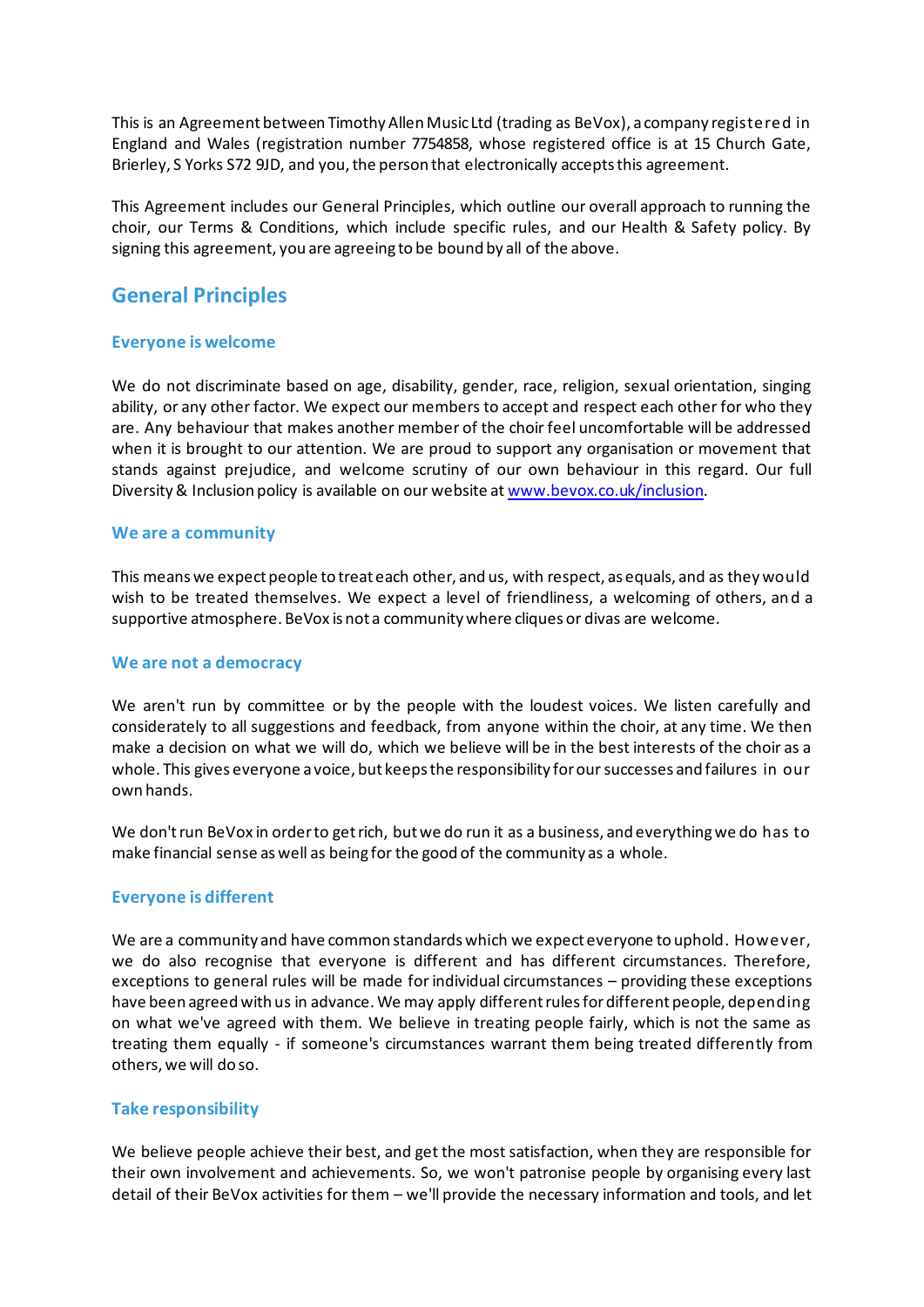people sort themselves out. If we're asked to do more, we will – but only if someone takes the initiative and asks!

#### **Honour your commitments**

If you make a commitment to be at an event, or to make a payment, we will make our plans based on those commitments. We appreciate that unexpected and unavoidable events will sometimes occur, and we will always be flexible in these circumstances once you've let us know. We do e xpect your commitments to us to be a priority for you, and we don't expect people to pull out of their commitments to us for trivial reasons. If you don't feel you can make that level of commitment to an event in the future, wait until the event is close enough that you can before committing. We will always make it very clear whenever any event has a cost associated with it, and we will include a date by which payment must be made. We expect people to honour these commitments, as we will honour the commitments we make to our community.

# **Terms and Conditions**

When you purchase membership of the choir for a season, you will be invoiced for that season. You can pay the invoice up-front, or make payments in instalments throughout the season. The balance of the invoice must be settled by the due date on the invoice, which is typically the date of the last session in the season.

If you wish to cancel your membership of the choir, you can do so by contacting us. You will still need to pay any remaining fees to settle your invoice. At our sole discretion, we may choose to waive part of any outstanding fees, but this should not be expected.

By purchasing membership, you will gain access to our learning materials (sheet music and learning tracks). These can be accessed by digital download, and also purchased as physical items.

If you order physical items, your order cannot be cancelled or refunded after it has been placed. You will be invoiced for your order, and this invoice must be settled by the due date (usually either the start date of the season, or 7 days from the date of your order, whichever comes later). You must not make copies of any physical items we provide, for any reason - doing so would be a breach of the Copyright, Designs and Patents Act 1988.

If you access our learning materials digitally, you are authorised to make ONE physical copy by printing the sheet music, and/or burning the learning tracks to a CD. If you need to make more than one copy, you must get written permission from us beforehand, and this may incur a fee. You can ask someone else to make your one authorised copy on your behalf, but they must only make the single copy that you are authorised to make. You may not share your digital copies with others.

By signing this agreement, you accept that we will email you regular updates about your choir experience. You can unsubscribe from receiving these emails at any time, by following the "unsubscribe" link within the email. However, if you unsubscribe, you may not find out about events that you might be interested in.

We take your privacy seriously, and will never share your personal information (including your email address) with anyone unless it is necessary to deliver our services to you, or unless compelled to by law. We work will a select number of third parties to deliver some of our services, and we will share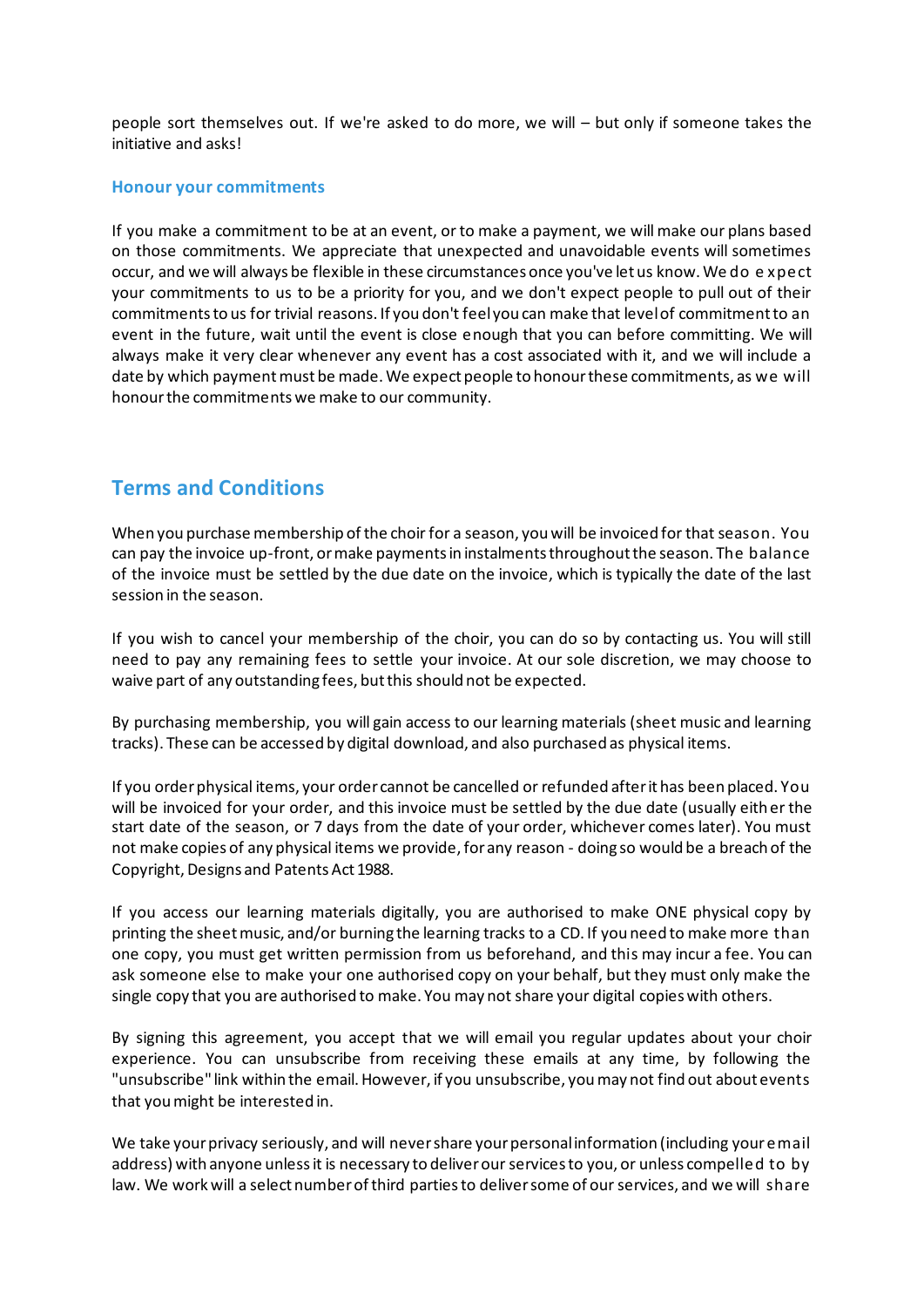your information with them where necessary to deliver our services (for example, we will share some limited information with our payment provider in order for them to process your payments).

You agree that photographic images and sound and video recordings may be taken of all members of the choir, and used for feedback, promotional and training purposes. You consent to your inclusion in such materials. (This allows us to video in-person or online sessions and make them available to members who can't attend, and to produce marketing material that includes snippets of choir members rehearsing or performing. It also allows us to film concerts and distribute those films, including by selling them).

To the extent permitted by English Law, our total liability to you for each Season is limited to the fees you have paid us for that Season.

# **Health and Safety policy**

#### **Introduction**

We want to keep everyone who attends any events we run as safe as possible. Our approach is try to identify any risks that might be present, and take whatever measures we can to reduce those risks. No activity is entirely risk-free, so we make our protocols available to everyone so they can make their own decision about whether the measures we have put in place are sufficient.

Below are the rules that form our Health and Safety policy. Each rule is clearly outlined, then followed by an explanation of what we are aiming to achieve with that rule.

**RULE:** If you have symptoms of any illness that may be transmissible, you must not attend any inperson events. If you attend an in-person event whilst displaying symptoms of a transmissible illness, you will be asked to leave. This includes "low-level" transmissible illnesses, such as the common cold.

**REASON:** We don't want people to pass on an illness to other people in the choir. If you have an illness and are unsure whether it is transmissible, get advice from a medical professional, and until you have that advice, err on the side of caution and make use of our online sessions instead.

**RULE:** Some people may choose to wear a mask or face covering when attending in-person sessions. If you are in a face-to-face conversation with them, please also wear a mask or face covering, out of respect for their decision to do so. This will include everyone wearing a mask or face covering when they arrive to sign in, as Toni (who signs everyone in) will be wearing a mask.

**REASON:** There are two types of droplets emitted when we breathe, talk or sing - microscopic, aerosolised droplets, which hang in the air and are shared around a whole room over time, and small visible droplets, which typically don't travel further than 2m from their point of origin. Masks are reasonably effective at catching these larger droplets when they leave our mouth and nose, and preventing them reaching other people that we are close to. Therefore, when we're mixing with other people and are within 2m of them (especially face-to-face), wearing a mask can reduce the amount of droplets we are transmitting to other people. Toni is immuno-compromised, and wearing a mask when interacting with her will help to keep her safe.

**RULE:** We will not be laying seating out for in-person weekly sessions. You will be responsible for getting your own chair (and only your own) and positioning it where you feel comfortable, and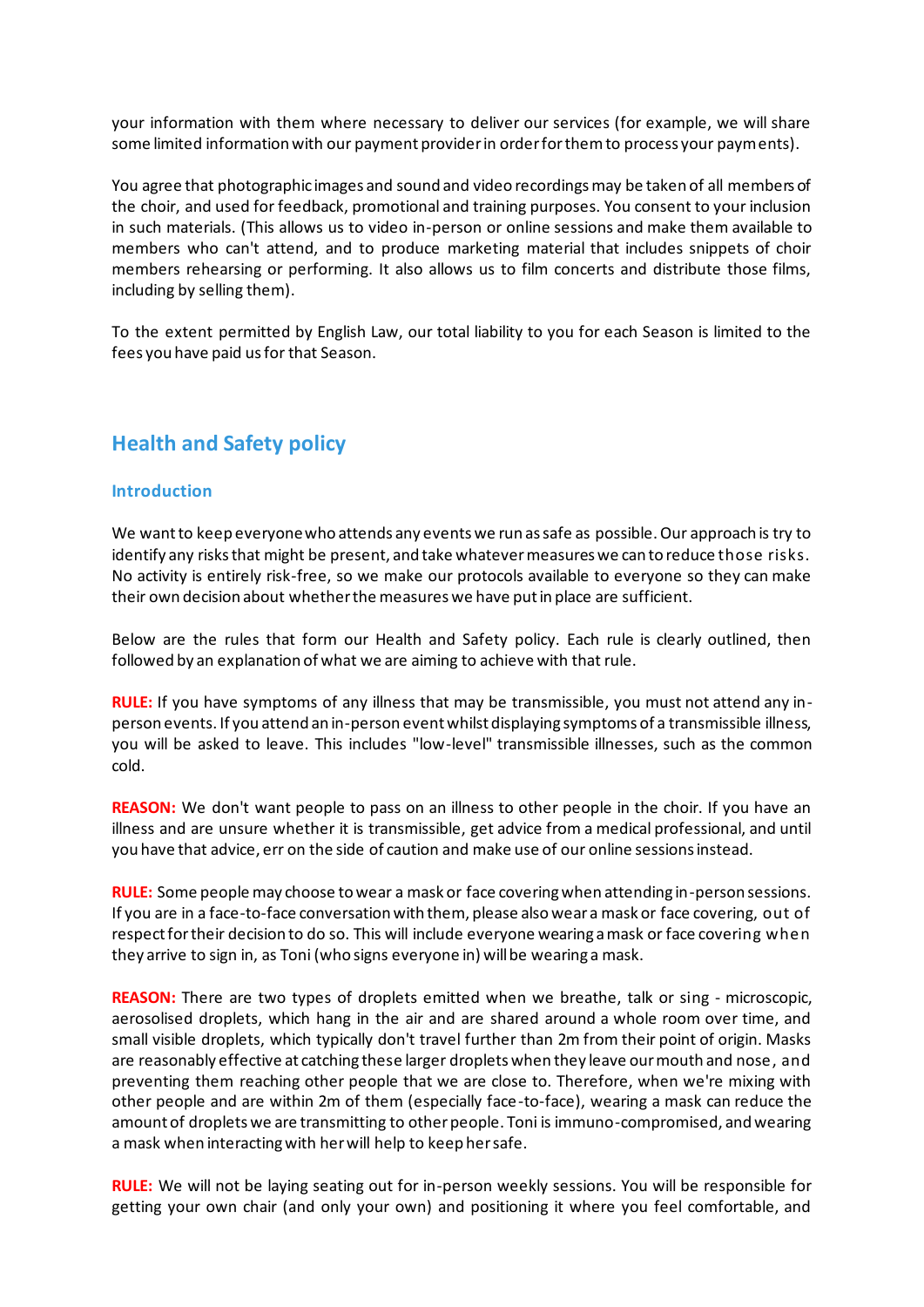where the people around you are comfortable too. You are also responsible for putting your chair back where you found it at the end of the session. (If you aren't physically able to do this, you can ask someone else to assist). We will provide guidance on which area of the room is being used by each voice part. Please don't put chairs out for other people unless they have arrived and asked for your help.

**REASON:** Different people will have different views about how closely they would like to sit to other people, and we want to accommodate those who don't mind being close together, as well as those who would prefer larger distances. We're asking you not to put chairs out for other people for two reasons - firstly, everyone needs to make their own decision about how close they want to sit to someone else, not have them made by someone who has put a chair out for them. Secondly, we have always had a policy against people "saving seats" for each other, as this can make others feel excluded.

**RULE:** Entry to our venues will be permitted from 30 minutes before the session begins, and if you want to arrive during this time and socialise with other singers, you may do so. At the end of the session, all singers must leave the venue promptly. (If you wish to socialise afterwards, you will need to do so outside the room in which the session took place).

**REASON:** We don't want to prevent people from socialising, as it's a really important aspect of being a member of our community. We have responsibilities to our venues, and we need the time to pack down at the end of sessions and comply with our venues' rules regarding our booking times.

**RULE:** We will be providing increased ventilation in our venues by having some windows and/or doors open. You may not adjust the ventilation by closing or opening windows and doors. We will be monitoring the CO2 levels in our venues, and aiming to keep the concentration of CO2 below 800ppm, as advised by Public Health England. It is likely that our venues will be colder than usual in the winter months because of this increased ventilation. We recommend dressing warmly in these circumstances. We will only reduce the ventilation in any venue if we can do so without causing the CO2 levels to rise above 800ppm.

**REASON:** Ventilation is the best way to prevent the build-up of aerosolised particles. There is a trade-off between good ventilation and staying warm in the winter, and we'll have to accept colder venues for the sake of reducing the risk of infection. Of course, in warmer weather, the increased ventilation will be very welcome!

**RULE:** We take all reasonable precautions to ensure that the venues we use for our events are safe. Attendance at any of our events is at your own risk, and we take no responsibility for illness, accidents or damage incurred whilst attending our events, unless it can be satisfactorily proved that we have been negligent in our duty of care. Our risk assessments and the measures we take to mitigate those risks are available for inspection by any member of the choir at any time. If you become aware of a risk at one of our events, please report it to us immediately so we can assess the risk and take appropriate action. This includes risks that are caused by the behaviour of other people at the event.

**REASON:** We can't foresee every possible risk that could occur. If one arises that we haven't foreseen, we'd like to know about it so we can decide what to do! We want every member of the choir to know what we are doing to keep them safe, which is why we share our risk assessments, and we also want them to make their own informed decisions about whether they are happy to take part in our events. We will take responsibility for things that are genuinely our fault - our public liability insurance will cover us in that eventuality.